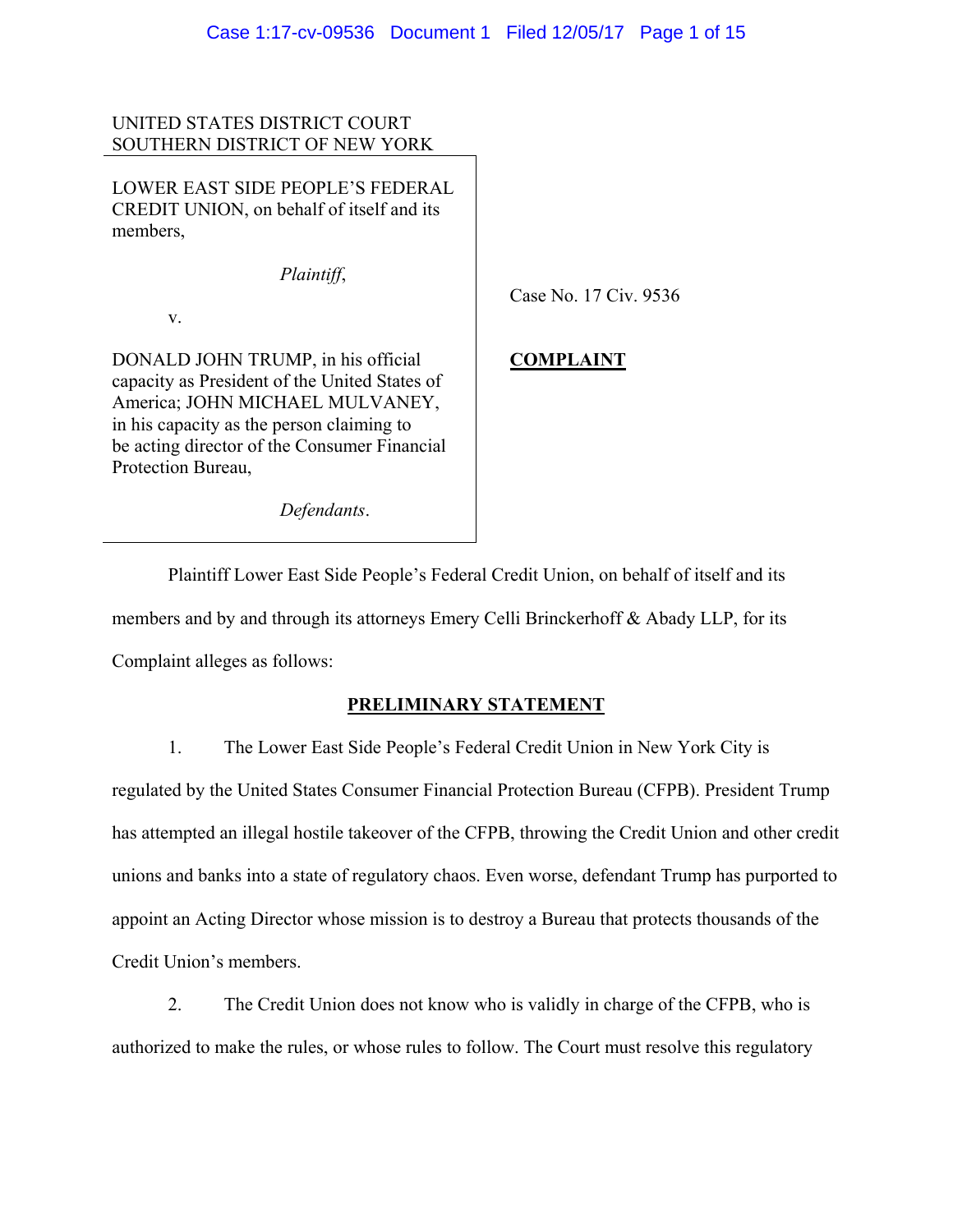#### Case 1:17-cv-09536 Document 1 Filed 12/05/17 Page 2 of 15

chaos. It must determine who is in charge of the Bureau. To the Credit Union, it is plain that Leandra English is the only lawful Acting Director in charge of the CFPB.

3. The Dodd-Frank Act of 2010 created the Bureau as an independent federal agency, to be led by a single director. When Bureau Director Richard Cordray resigned, Deputy Director Leandra English became the agency's Acting Director: the Deputy Director "*shall* . . . serve as the acting Director in the absence or unavailability of the Director." 12 U.S.C. § 5491(b)(5)(B). By statute, she will remain the Acting Director until the President appoints and the Senate confirms a new Director. 12 U.S.C. § 5491(b)(2).

4. Notwithstanding this statutory language, President Trump purported to install defendant Michael Mulvaney, the Director of the White House Office of Management and Budget, as the Bureau's Acting Director. Defendant Trump would have his at-will employee in the White House run a statutorily independent agency on the side.

5. The President claims authority to appoint Mr. Mulvaney under the Federal Vacancies Reform Act of 1988, 5 U.S.C. § 3345(a)(2). But the Vacancies Reform Act is not available where, as here, another statute—in language that is mandatory rather than merely permissive—"expressly . . . designates an officer or employee to perform the functions and duties of a specified office temporarily in an acting capacity," 5 U.S.C. § 3347(a)(1)(B). The President's position runs contrary to Dodd-Frank's later-enacted and more specific text, the overall statutory design and independence of the Bureau, and Congress's approach to appointments at other independent agencies. The President's stance also does not square with the relevant legislative history: An earlier version of the Dodd-Frank Act would have allowed the President to use the Vacancies Reform Act to temporarily fill the office. But that language was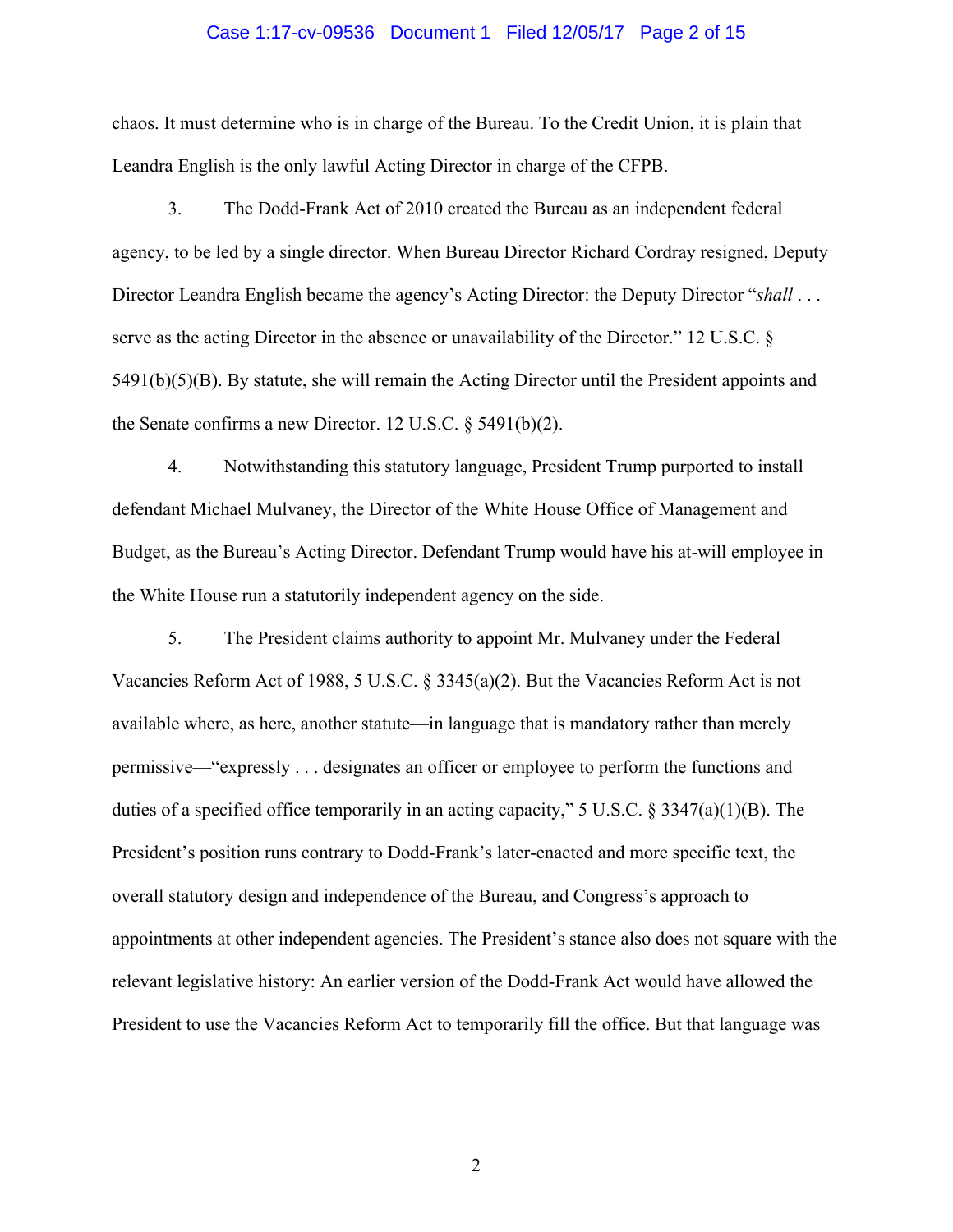#### Case 1:17-cv-09536 Document 1 Filed 12/05/17 Page 3 of 15

eliminated and replaced. The current language in the law designates the Deputy Director (Ms. English) as the Acting Director.

6. In addition, it is undisputed that under the Vacancies Reform Act, the President cannot appoint an acting director to an independent multi-member board or commission without Senate approval. 5 U.S.C.  $\S 3349c(1)$ . But that is exactly what President Trump did. The Acting Director of the CFPB is by operation of law one of the five members of the board of the Federal Deposit Insurance Corporation, an independent agency. 12 U.S.C. §§ 1812(a)(1)(B), 1812(d)(2). Defendant Trump has appointed his at-will employee, Mr. Mulvaney, to serve on the FDIC board. That is plainly illegal. 5 U.S.C. § 3349c(1).

7. Even if President Trump could appoint *someone* as CFPB Acting Director (he cannot), he cannot appoint a White House employee who serves at his whim and pleasure to run this independent agency. A major purpose of the Dodd-Frank Act was to create a CFPB independent of the President and insulated from political pressure. The purported Mulvaney appointment destroys CFPB independence altogether.

8. The Credit Union contests the legality of President Trump's appointment of Mr. Mulvaney. It seeks a declaration and an injunction barring this and any other CFPB Acting Director appointment by defendant Trump absent Senate approval.

# **JURISDICTION AND VENUE**

9. This Court has jurisdiction over the subject matter of this action for declaratory and injunctive relief under 28 U.S.C. §§ 1331, 1361, 1651, 2201, and 2202.

10. Venue is proper in this district under 28 U.S.C. § 1391(e)(1).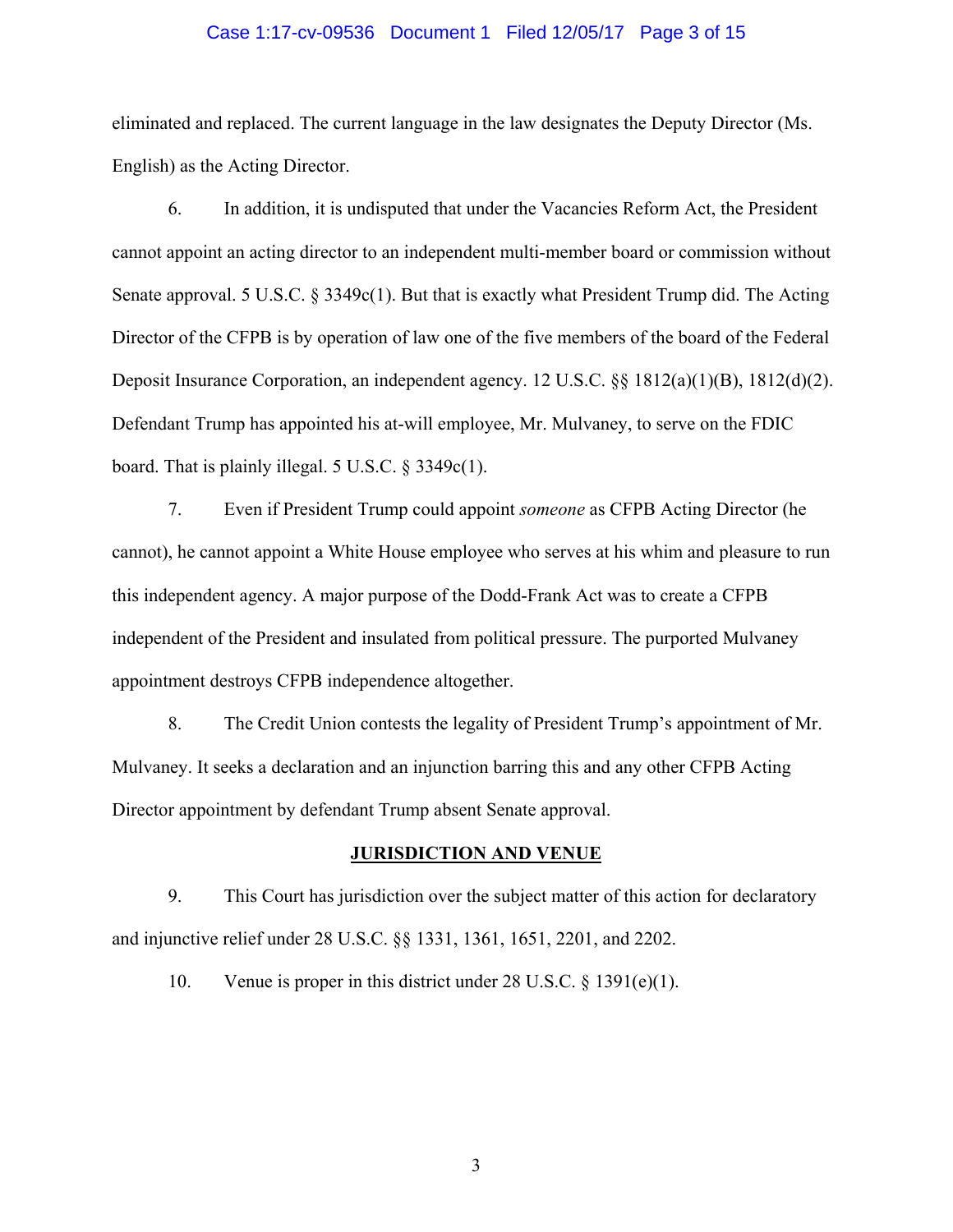### **PARTIES**

11. Plaintiff Lower East Side People's Federal Credit Union ("Credit Union") resides in Manhattan. The Credit Union's principal place of business is at 37 Avenue B. The Credit Union is regulated by the CFPB. For example, the Credit Union must comply with the CFPB's "Know Before You Owe" mortgage disclosure rules by providing specified disclosures to members seeking home mortgages. Those regulations, also called the TILA-RESPA Integrated Disclosures rule, were issued by the CFPB to implement the Real Estate Settlement Procedures Act (12 CFR Part 1024, Regulation X) and the Truth in Lending Act (12 CFR Part 1026, Regulation Z). As a second example, the Credit Union must comply with the CFPB's Ability to Repay and Qualified Mortgage Standards under the Truth in Lending Act (12 CFR Part 1026, Regulation Z). Those regulations require the Credit Union to make a reasonable, good faith determination of a consumer's ability to repay a mortgage.

12. Established in 1986, the Credit Union is a non-profit financial cooperative that promotes fair lending, financial inclusion and economic opportunity in New York City neighborhoods. The Credit Union is owned by its approximately 8,500 members and is dedicated to providing high-quality financial services and community development investments in low income, immigrant and other underserved communities. The Credit Union has made approximately \$100 million dollars in housing, small business, and consumer loans; served more than 30,000 people; and today serves approximately 8,500 members, primarily in Manhattan. The majority of the Credit Union's members are low income and vulnerable to predatory lending practices and other misconduct the CFPB exists to prevent.

13. President Trump's attempted illegal takeover of the CFPB has thrown the Credit Union into regulatory chaos. The Credit Union does not know who should be lawfully running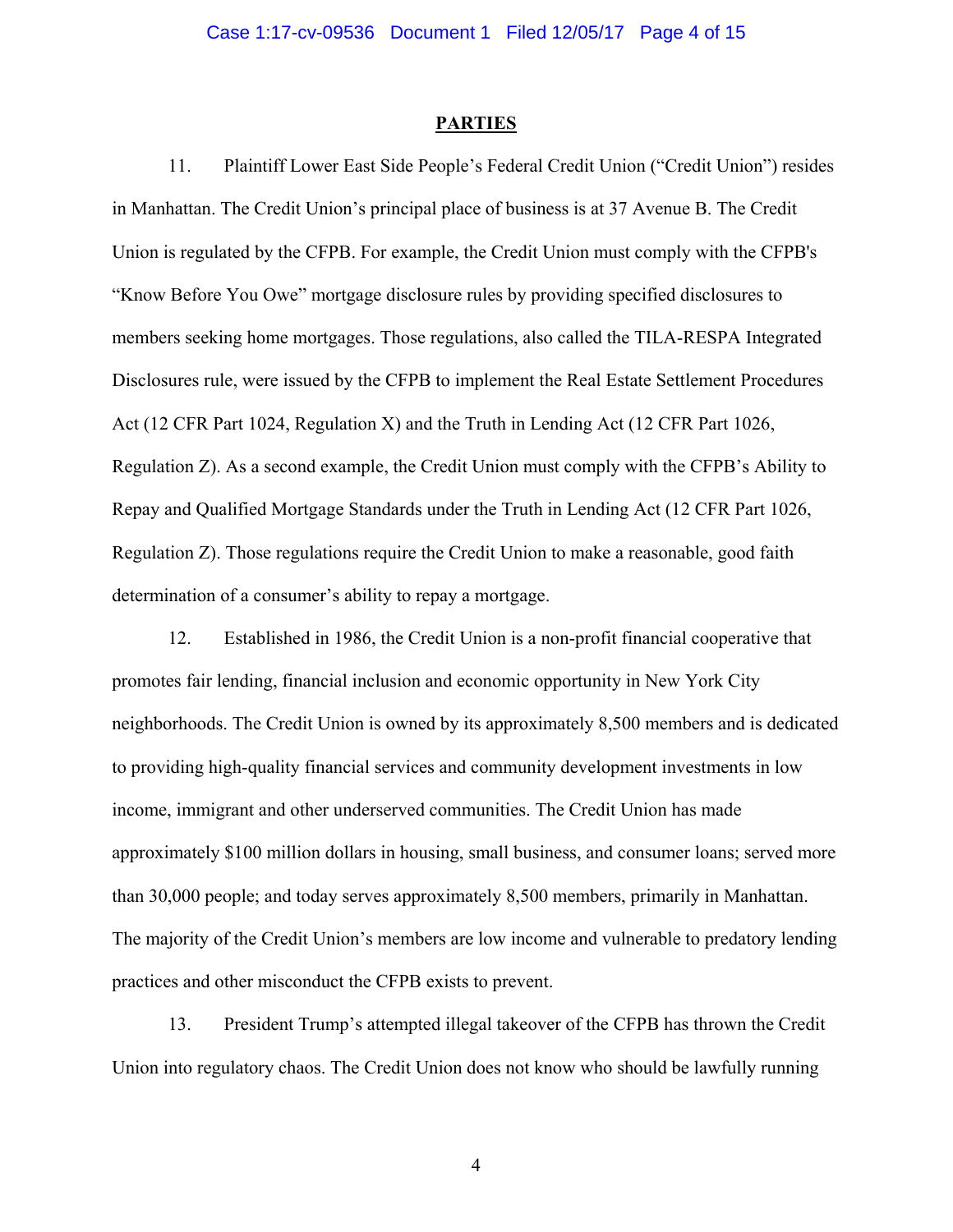## Case 1:17-cv-09536 Document 1 Filed 12/05/17 Page 5 of 15

the Bureau, who has the authority to make the rules, or whose rules to follow. The Credit Union has a compelling interest in immediately resolving this regulatory uncertainty, and reestablishing clarity and order in its dealings with the CFPB, both for itself and its membership.

14. In addition, Defendant Mulvaney—who has, *inter alia*, called the CFPB a "sad, sick joke"—is already gutting the CFPB, undermining its mission, and reportedly rolling back regulatory protections that protect the Credit Union's members. The Credit Union's members need the CFPB to protect them against unscrupulous payday lenders, mortgage sellers, and others regulated by the CFPB. Unlike defendant Mulvaney, the Credit Union believes in CFPB's mission, its regulations, and its vital role in protecting American consumers, and creating a level playing field for responsible lenders such as the Credit Union. The appointment of defendant Mulvaney poses an immediate threat to American consumers, including and especially the Credit Union's vulnerable, low-income membership.

15. Defendant Donald J. Trump is the President of the United States and is responsible for the purported designation of Defendant Mulvaney as Acting Director of the Consumer Financial Protection Bureau.

16. Defendant John Michael Mulvaney, also known as Mick Mulvaney, is the Director of the White House Office of Management and Budget and a person claiming to be designated as the Acting Director of the Consumer Financial Protection Bureau.

#### **STATEMENT OF FACTS**

## **Statutory Background**

# *The CFPB Is an Independent Bureau Whose Deputy Director "Shall Serve as Acting Director" in the Absence or Unavailability of the Director*

17. In 2010, Congress enacted the Dodd-Frank Wall Street Reform and Consumer Protection Act, Pub. L. 111-203, 124 Stat. 1376 (July 21, 2010), which created the Consumer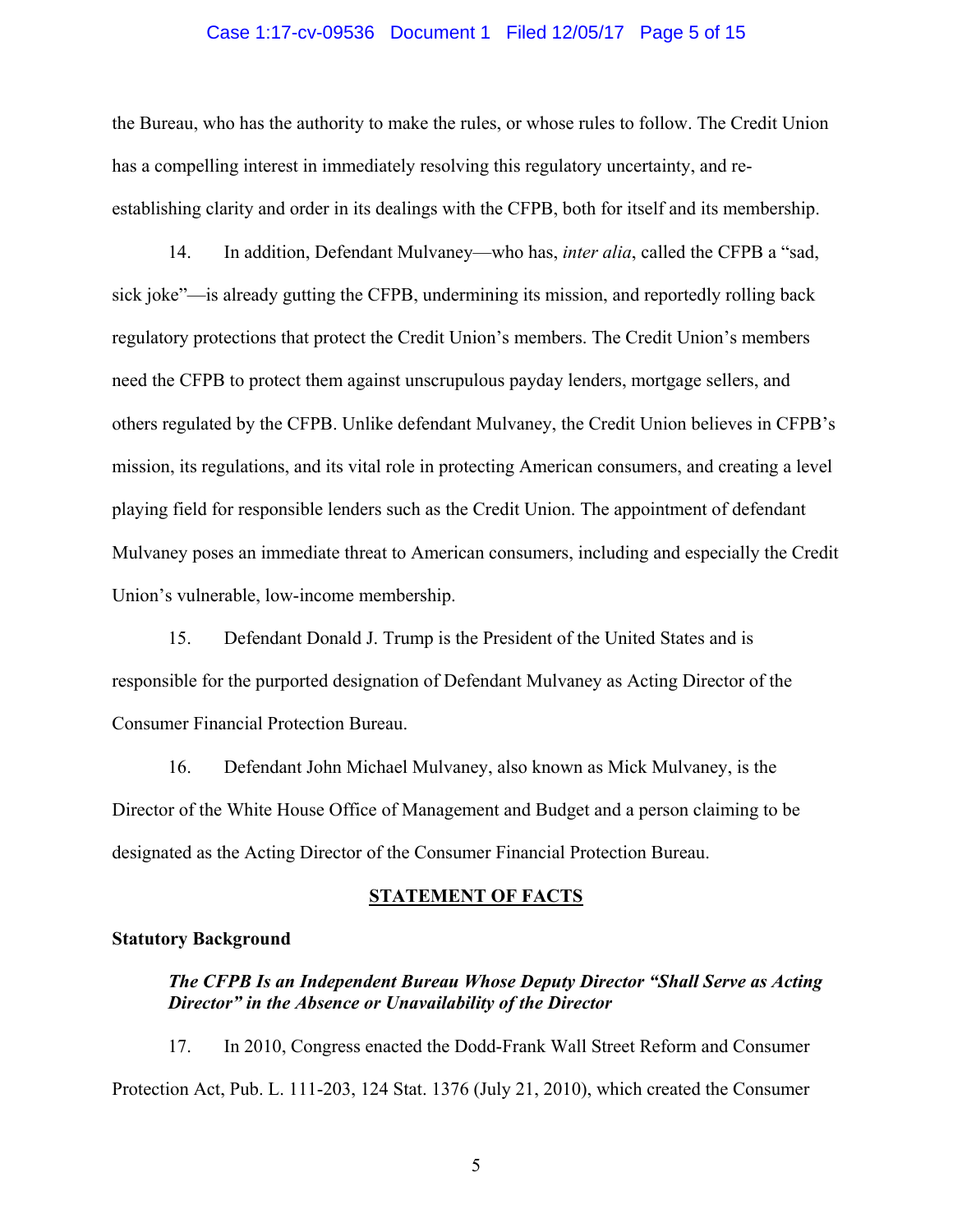### Case 1:17-cv-09536 Document 1 Filed 12/05/17 Page 6 of 15

Financial Protection Bureau and established it as "an independent bureau" located "in the Federal Reserve System." 12 U.S.C. § 5491(a). A key response to the 2008 financial crisis, the CFPB is the first federal agency with the sole goal of protecting consumers of the U.S. financial services industry. Conscious of the regulatory failures that had fueled the 2008 crisis, Congress took pains to ensure that the new agency would be independent enough to resist capture by powerful financial interests and fulfill its critical responsibilities to American consumers.

18. The CFPB is designed to be led and managed by a single Director, "who shall serve as the head of the Bureau." 12 U.S.C. § 5491(b)(1). The Director, who serves a five-year term, is to be "appointed by the President, by and with the advice and consent of the Senate." 12 U.S.C. § 5491(b)(2). To ensure the Bureau's independence, Congress specified that the Director would not serve at the pleasure of the President and could instead be removed only for cause. 12 U.S.C. § 5491(c)(3) ("The President may remove the Director for inefficiency, neglect of duty, or malfeasance in office.").

19. As an additional measure of independence, Congress ensured that the President could not circumvent the need for Senate confirmation by naming a temporary replacement for a Director who leaves before the expiration of his or her term. Instead, Congress provided that the Bureau's Deputy Director, who is "appointed by the Director," "shall serve as acting Director in the absence or unavailability of the Director." 12 U.S.C. § 5491(b)(5).

20. This designation of the Deputy Director as the "acting Director" reflects Congress's deliberate choice to depart from the default procedure for naming an acting official under the Federal Vacancies Reform Act of 1988 (FVRA). An early version of the Act that passed the House of Representatives in December 2009 did not provide for a Deputy Director, and instead explicitly stated that a temporary replacement for a Director would be chosen "in the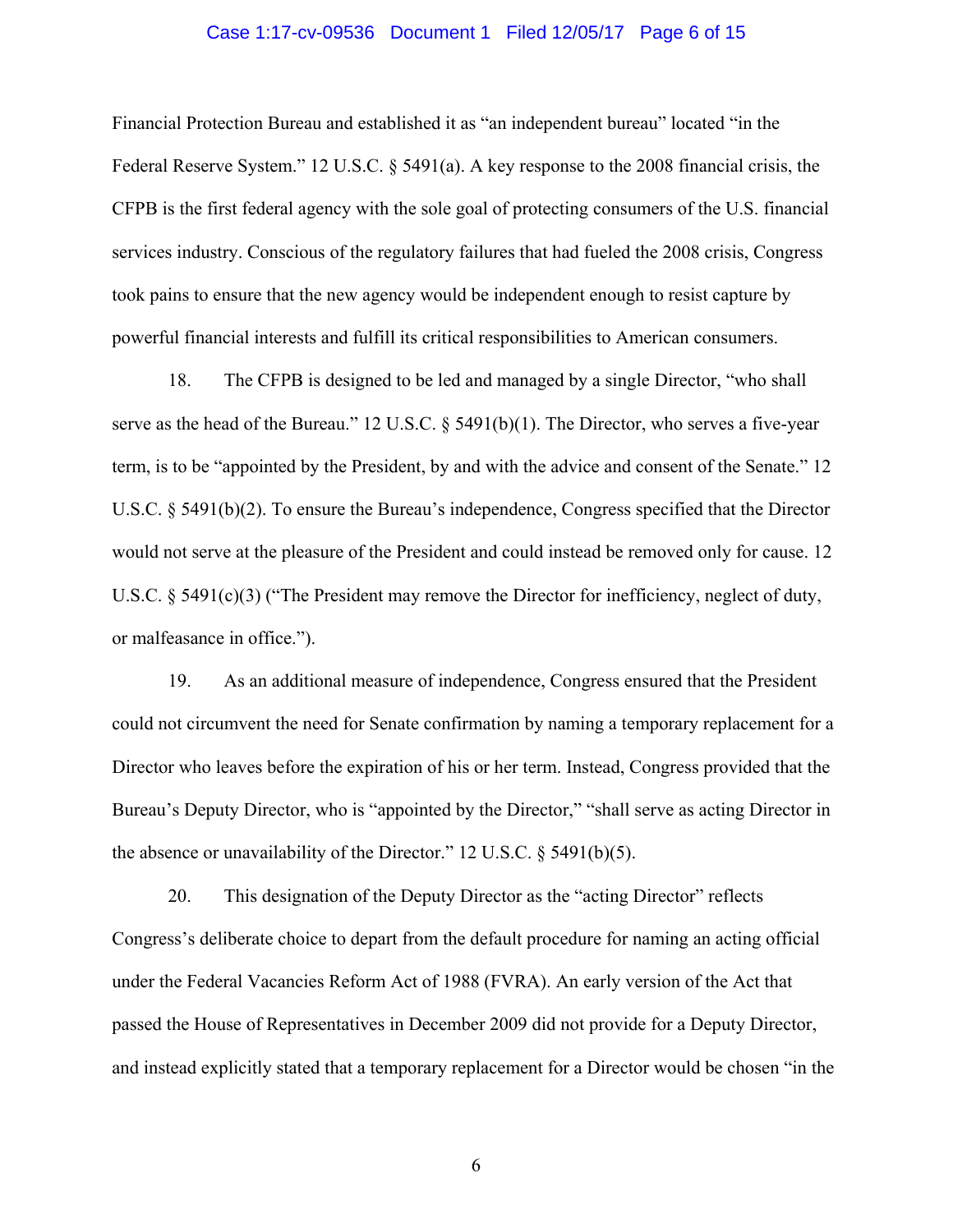## Case 1:17-cv-09536 Document 1 Filed 12/05/17 Page 7 of 15

manner provided by" the FVRA. H.R. 4173, 111th Cong. § 4102(b)(6)(B)(1) (engrossed version, Dec. 11, 2009). But the Senate bill introduced and passed months later contained the present statutory language. S. 3217, 111th Cong. § 1011(b)(5)(B) (2010).

21. The Vacancies Reform Act, by its own terms, does not control where, as with the Dodd-Frank Act, "a statutory provision expressly . . . designates an officer or employee to perform the functions and duties of a specified office temporarily in an acting capacity." 5 U.S.C.  $\S$  3347(a)(1)(B).

# *The President "Shall Not" Appoint a Member of the FDIC Board without Senate Confirmation; the Acting Director of the CFPB is a Member of the FDIC Board*

22. In addition, the President's Vacancies Reform Act appointment powers "shall not apply" to any members of an independent multi-member board or commission. 5 U.S.C. §  $3349c(1)$ .

23. The Acting Director of the CFPB is an automatic member of an independent multi-member board or commission: the Federal Deposit Insurance Corporation (FDIC) board. 12 U.S.C. §§ 1812(a)(1)(B), 1812(d)(2).

24. Therefore, the Vacancies Reform Act does not apply to the appointment of the Acting Director of the CFPB.

25. Even defendant Trump's own Office of Legal Counsel at the U.S. Department of Justice admits that the Vacancies Reform Act "shall not apply" to independent multi-member boards or commissions such as the FDIC board. As OLC admits, "Congress has indeed determined that some positions with hallmarks of independence should not be filled on an acting basis through the Vacancies Reform Act."

26. One such position is FDIC board member.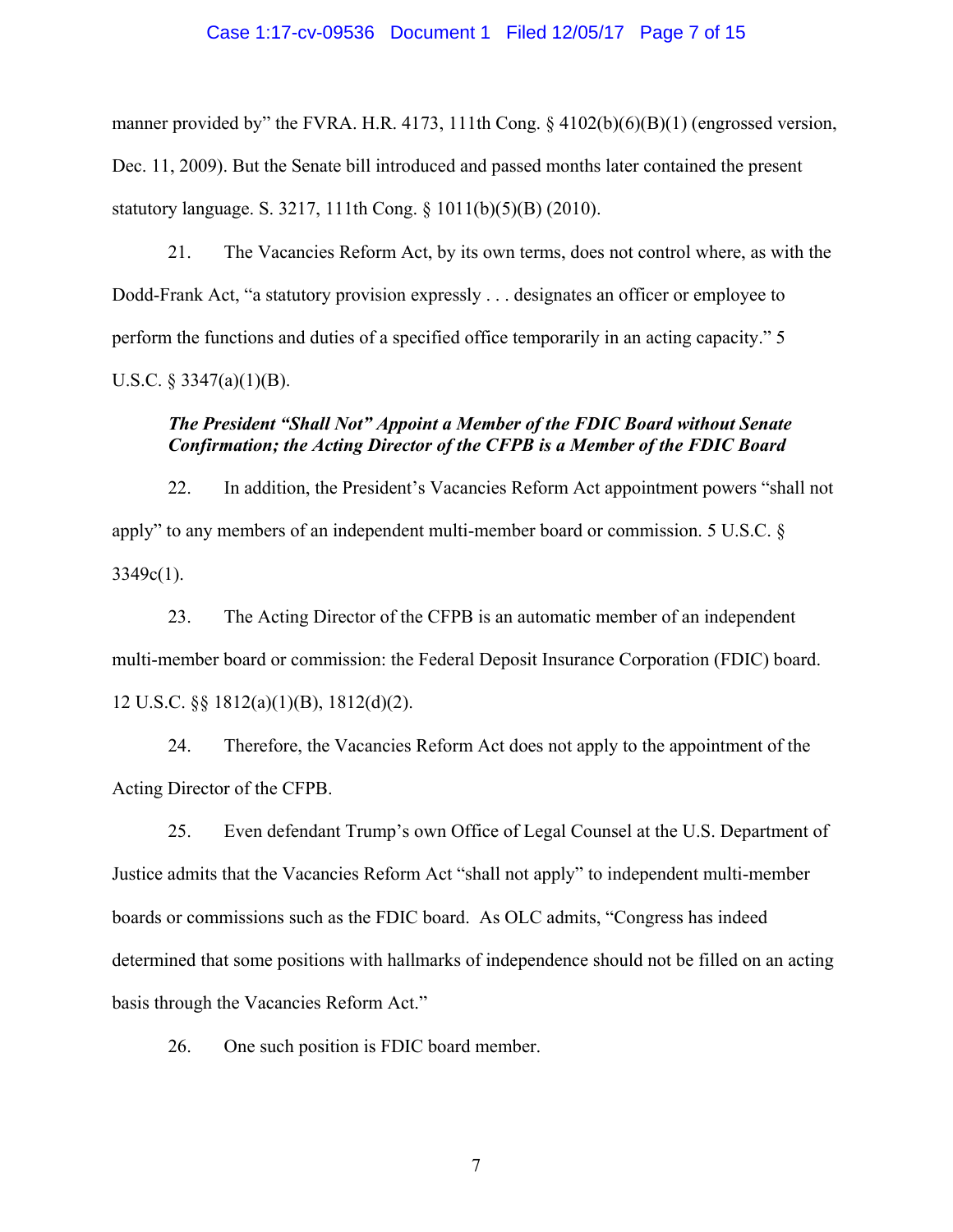### Case 1:17-cv-09536 Document 1 Filed 12/05/17 Page 8 of 15

27. Because the President cannot appoint an FDIC board member on an acting basis, the President cannot appoint the Acting Director of the CFPB, who is an FDIC board member.

28. The Acting Director of the CFPB is, by statute, one of only five members of the FDIC board. 12 U.S.C. § 1812(a)(1)(B).

## **Ms. English's Appointment in Accordance with 12 U.S.C. § 5491(b)(5)**

29. Richard Cordray was confirmed as the first Director of the CFPB by a 66-34 vote in the United States Senate on July 16, 2013, and took office on July 17, 2013.

30. Mr. Cordray resigned his position as Director of the CFPB, effective at midnight on November 24, 2017.

31. At approximately 2:30 p.m. on the afternoon of November 24, 2017, before leaving office, Director Cordray publicly announced that he had appointed Leandra English—up until then the Bureau's Chief of Staff—as the Bureau's Deputy Director, to ensure that she would become the Acting Director pursuant to 12 U.S.C. § 5491(b)(5) until the confirmation by the Senate of a new Director appointed by the President.

32. "In considering how to ensure an orderly succession for this independent agency," Director Cordray explained in a statement, "I have also come to recognize that appointing the current chief of staff to the deputy director position would minimize operational disruption and provide for a smooth transition given her operational expertise."

33. In addition to serving as the CFPB's Chief of Staff, Ms. English has served in a number of senior leadership roles at the CFPB, including Deputy Chief Operating Officer, Acting Chief of Staff, and Deputy Chief of Staff. In addition to her work at the CFPB, Ms. English has served as the Principal Deputy Chief of Staff at the Office of Personnel Management, the Chief of Staff and Senior Advisor to the Deputy Director for Management at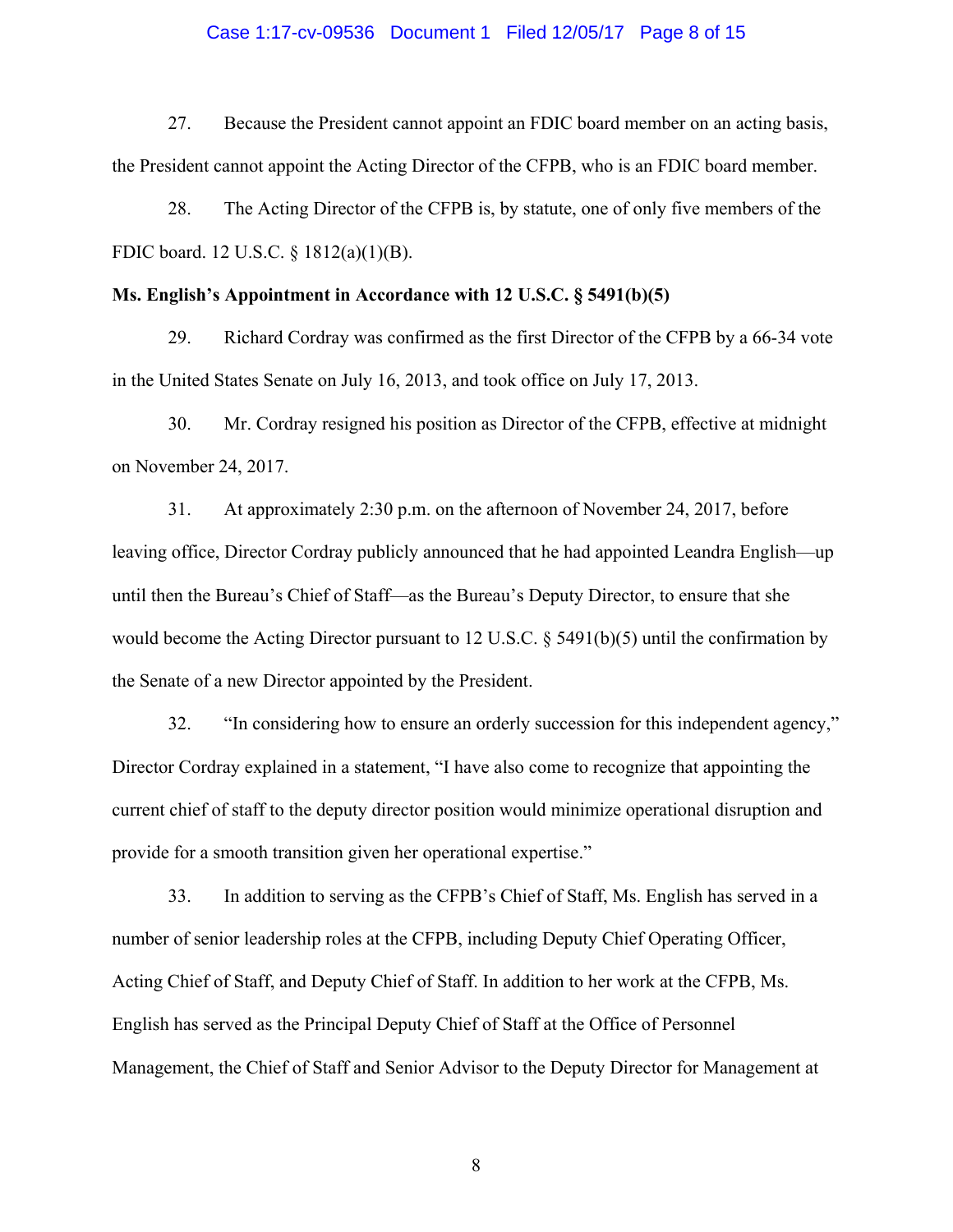## Case 1:17-cv-09536 Document 1 Filed 12/05/17 Page 9 of 15

the White House Office of Management and Budget, and as a member of the CFPB Implementation Team at the U.S. Department of the Treasury.

### **The President Violates the Law**

34. At approximately 8:50 p.m. on the evening of November 24, 2017, the White House press office issued the following statement: "Today, the President announced that he is designating Director of the Office of Management and Budget (OMB) Mick Mulvaney as Acting Director of the Consumer Financial Protection Bureau (CFPB)." The White House statement did not refer to Director Cordray's earlier appointment of Ms. English as Deputy Director.

35. By purporting to name Mr. Mulvaney as Acting Director of the CFPB, defendant Trump is also purporting to name Mr. Mulvaney a member of the board of the independent, multi-member FDIC.

36. Mr. Mulvaney has never previously served in any capacity in a consumerprotection enforcement or financial or banking regulatory agency at the state, federal, or local level.

37. Mr. Mulvaney has described the CFPB as a "sad, sick joke," has co-sponsored legislation proposing to eliminate the agency, and said at a hearing in the House of Representatives: "I don't like the fact that CFPB exists, I'll be perfectly honest with you."

38. Ms. English is the Acting Director of the CFPB.

39. *First,* at the moment that Director Cordray's resignation became effective, she was the agency's Deputy Director, a position created by Congress via the Dodd-Frank Act. 12 U.S.C. § 5491(b). The statutory provision creating the position states, in mandatory language, that the Deputy Director "shall . . . serve as acting Director in the absence or unavailability of the Director." *Id.* § 5491(b)(5)(B). Under a plain reading of this language, the Deputy Director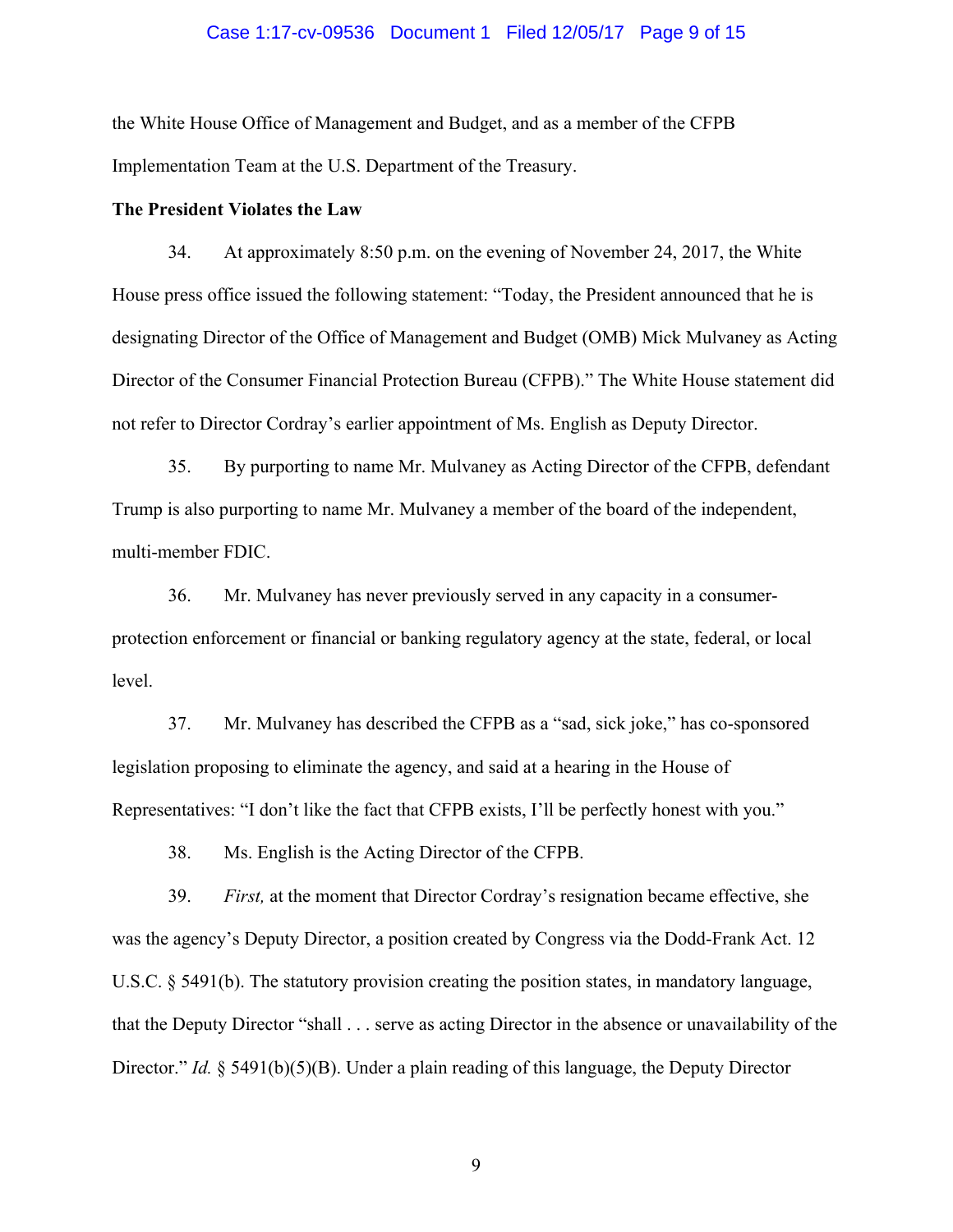## Case 1:17-cv-09536 Document 1 Filed 12/05/17 Page 10 of 15

automatically becomes the Acting Director when the Director leaves office: a Director no longer serving in office is "absent" as well as "unavailable." Thus, when a Director resigns, the Deputy Director serves as Acting Director. This legal arrangement was triggered by the resignation of Director Richard Cordray on November 24, 2017, and his appointment of Ms. English as Deputy Director on that same date.

40. As Acting Director of the CFPB, Ms. English is also a member of the board of the FDIC. 12 U.S.C. §§ 1812(a)(1)(B), 1812(d)(2).

41. However, defendants threw this orderly succession into utter chaos when defendant Trump purported to appoint defendant Mulvaney as Acting Director. The President's purported use of the Federal Vacancies Reform Act to appoint an Acting Director of the CFPB is an obvious contravention of Congress's statutory scheme. General principles of statutory interpretation make plain that the FVRA cannot apply where there is a more specific provision determining a plan for filling a particular vacancy, and the FVRA itself provides that it does not control where, as here, "a statutory provision expressly . . . designates an officer or employee to perform the functions and duties of a specified office temporarily in an acting capacity." 5 U.S.C. § 3347(a)(1)(B).

42. *Second*, the President's Vacancies Reform Act appointment powers "shall not apply" to any members of an independent multi-member board or commission. 5 U.S.C. §  $3349c(1)$ .

43. The Acting Director of the CFPB "shall be" a member of the board of the FDIC, an independent multi-member board or commission. 12 U.S.C. §§ 1812(a)(1)(B) (CFPB Director "shall be"),  $1812(d)(2)$  (CFPB Acting Director "shall be").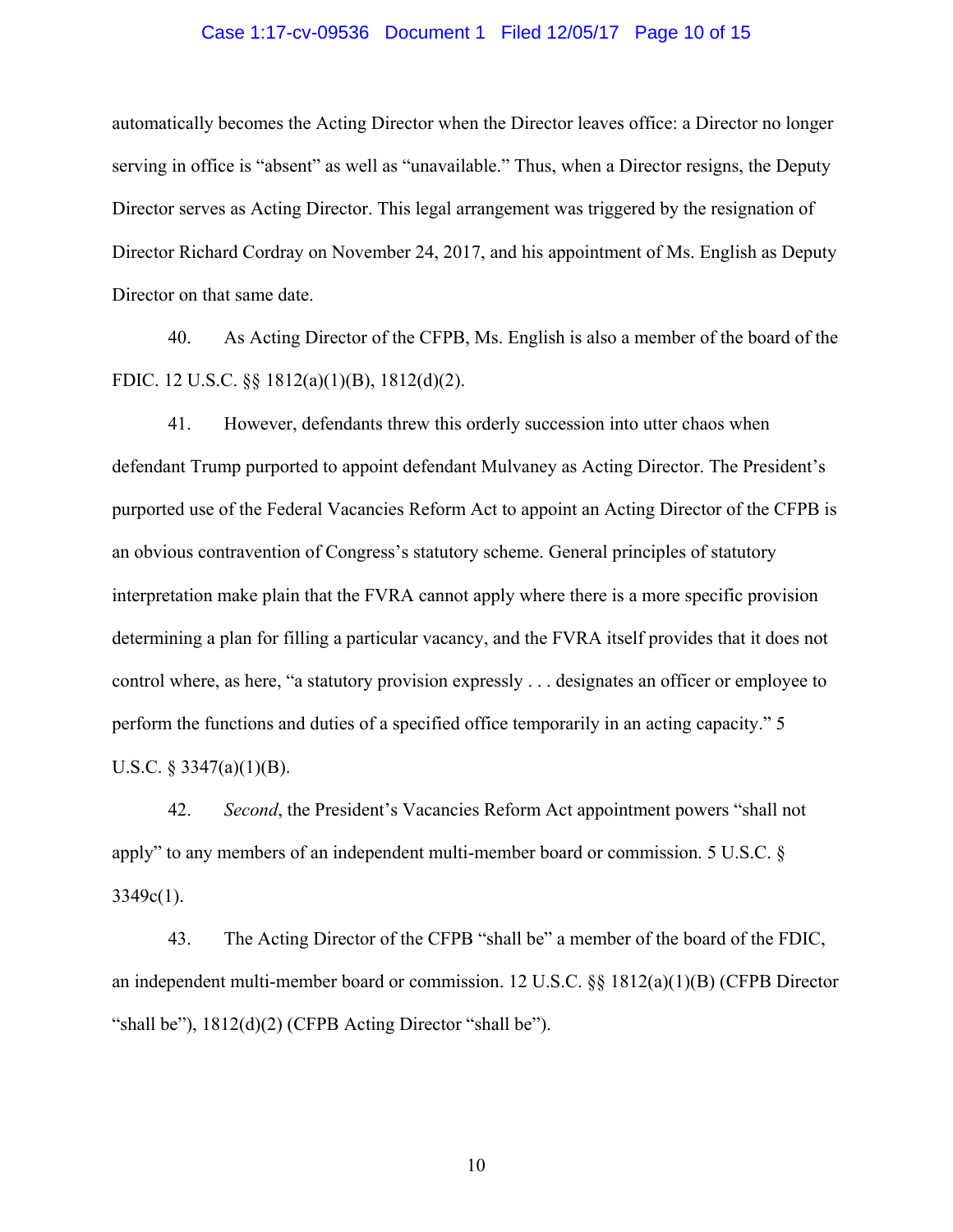## Case 1:17-cv-09536 Document 1 Filed 12/05/17 Page 11 of 15

44. Defendant Mulvaney "shall not" be on the FDIC board, 5 U.S.C. § 3349c(1), and therefore cannot be the Acting Director of the CFPB.

45. *Third*, the purported appointment of a White House staffer to lead the CFPB violates Congress's statutory mandate that the agency be "independent." 12 U.S.C. § 5491(a).

46. Defendant Mulvaney is the Director of the White House Office of Management and Budget. OMB is an agency within the Executive Office of the President. He is an at-will employee. He serves at the whim and pleasure of the President. He does not enjoy the statutory protections given to the CFPB director. Mr. Mulvaney is particularly susceptible to the direct presidential influence that Congress sought to avoid when it created the CFPB.

47. Even if the President could appoint an Acting Director to the CFPB (he cannot), he still could not appoint his at-will employee Mr. Mulvaney.

48. Nor can the President under any circumstances appoint his at-will employee to be a member of the board of the FDIC. Yet that is what defendant Trump has purported to do.

## **Defendant Mulvaney Begins to Dismantle the CFPB**

49. On November 24, the CFPB, through Mr. Cordray, announced that Ms. English would be the Acting Director until a new Director was confirmed. On November 25, CFPB took the opposite position. The CFPB's General Counsel, Mary McLeod, issued a November 25, 2017 memorandum to the CFPB's Senior Leadership Team directing "all Bureau personnel to act consistently with the understanding that Director Mulvaney is the Acting Director of the CFPB." Defendants and the CFPB subsequently stated to the world that Mr. Mulvaney is the Acting Director, including by listing him as the Acting Director on its website.

50. Meanwhile, according to press reports, Ms. English continues to assert that she is Acting Director and is instructing CFPB employees accordingly.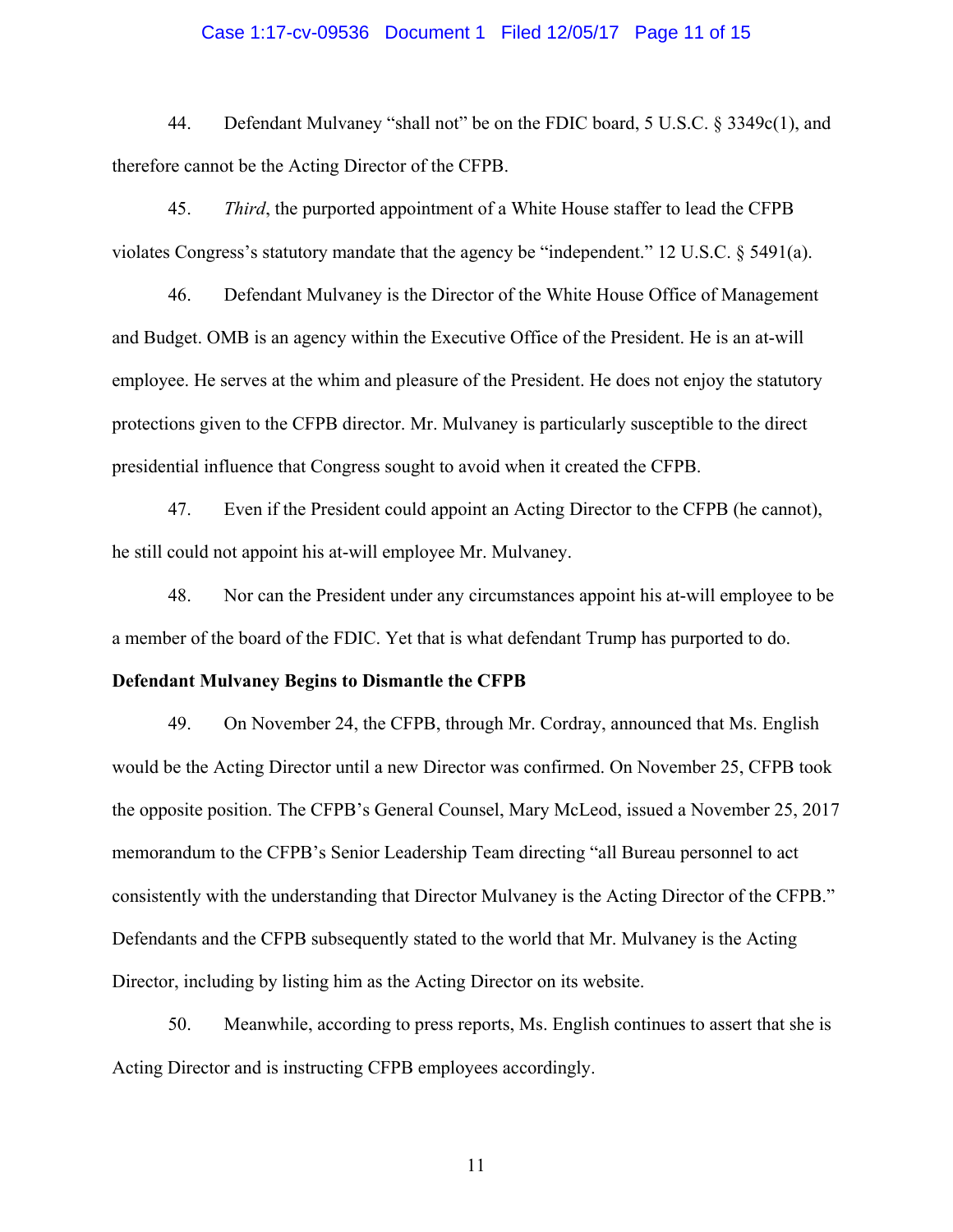## Case 1:17-cv-09536 Document 1 Filed 12/05/17 Page 12 of 15

51. In just a week as the purported Acting Director, defendant Mulvaney has reportedly stopped all new CFPB regulations, stopped all new contracting, stopped all new lawsuits, installed his aides into important CFPB positions, and stopped all payments from the CFPB civil penalties fund.

52. Defendant Mulvaney "d[oesn']t like the fact that CFPB exists." Now he is trying to minimize its existence.

## **CLAIMS**

53. President Trump's appointment of Defendant Mulvaney contravenes 12 U.S.C. § 5491(b)(5)(B), which establishes that Leandra English is the Acting Director of the Consumer Financial Protection Bureau.

54. Article II Section 2 of the Constitution provides that the President must appoint all "officers of the United States" with "the advice and consent of the Senate." The President may only bypass Senate confirmation in one instance: where Congress "vest[s] the appointment of such inferior officers . . . in the President alone."

55. Defendant Trump did not appoint defendant Mulvaney with "the advice and consent of the Senate."

56. Congress did not vest the appointment of the CFPB Acting Director in the President alone.

57. Congress did not vest the appointment of a member of the FDIC board in the President alone.

58. By appointing Mr. Mulvaney in the absence of any Congressional statute so authorizing, President Trump violated constitutional principles of Separation of Powers and the Appointments Clause.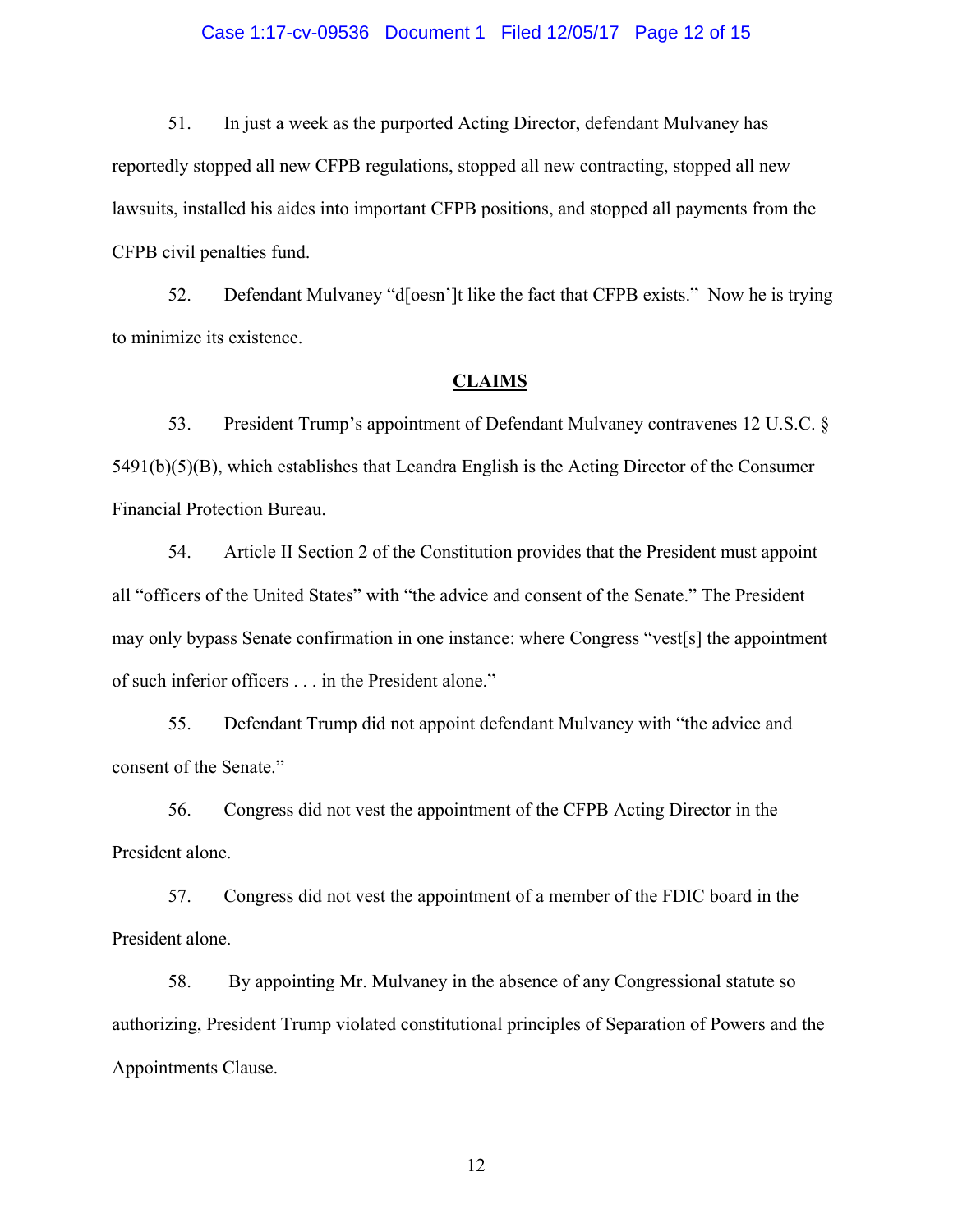### Case 1:17-cv-09536 Document 1 Filed 12/05/17 Page 13 of 15

59. Though Mr. Mulvaney is acting *ultra vires*, defendant Mulvaney and the CFPB have taken a final action to install him and recognize him as CFPB Acting Director, in an irrational and unjustified change in agency position. Under the Administrative Procedures Act, plaintiff is adversely affected and aggrieved by that agency action and is entitled to judicial review thereof.

60. A declaration of rights under the Declaratory Judgment Act, 28 U.S.C. § 2201 and the Court's inherent powers is necessary to resolve who is running the CFPB. The Court must rule that Mr. Mulvaney is not the Acting Director of the CFPB, that Ms. English is the Acting Director of the CFPB, and that neither defendant has any ability to make or receive an appointment for the position of Acting Director of the CFPB, or to otherwise act as an officer of the CFPB.

61. In addition, under 28 U.S.C. § 2202, the All Writs Act, and the Court's inherent equitable powers, the Court should grant "[f]urther necessary or proper relief," including an injunction, preventing defendant Mulvaney from serving as Acting Director and defendant Trump from purporting to appoint anyone as CFPB acting director absent Senate confirmation.

62. The Credit Union will be and is irreparably harmed by the defendants' actions and threatened actions, and is without an adequate remedy at law.

### **PRAYER FOR RELIEF**

The Credit Union requests that the Court:

a. Declare that defendant Mulvaney's appointment as the Acting Director of the Consumer Financial Protection Bureau is unconstitutional and in violation of 12 U.S.C. § 5491(b)(5)(B) and enjoin him from serving as the Acting Director of the Consumer Financial Protection Bureau;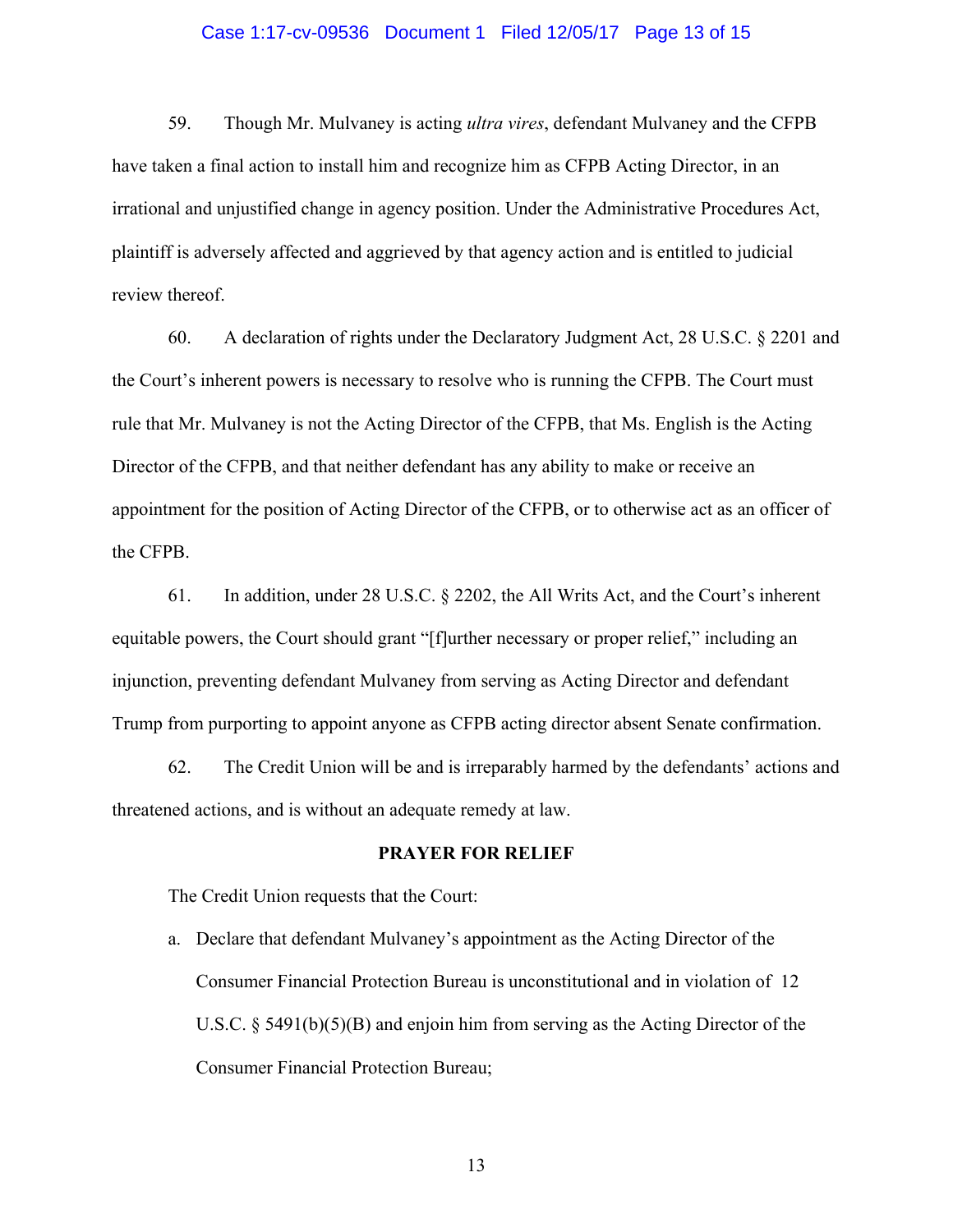- b. Declare that Leandra English is the Acting Director of the Consumer Financial Protection Bureau under 12 U.S.C. § 5491(b)(5)(B);
- a. Declare that the Federal Vacancies Reform Act does not control the appointment of a temporary Acting Director of the Consumer Financial Protection Bureau because the Dodd-Frank Act "expressly . . . designates an officer or employee to perform the functions and duties of a specified office temporarily in an acting capacity," 5 U.S.C.  $§$  3347(a)(1)(B);
- b. Declare that the Federal Vacancies Reform Act does not control the appointment of a temporary Acting Director of the Consumer Financial Protection Bureau because that position is excluded from the Federal Vacancies Reform Act under 5 U.S.C.  $§$  3349c(1);
- c. Declare that defendant Mulvaney and other at-will employees in the White House cannot be the Acting Director of the Consumer Financial Protection Bureau;
- d. Order defendant Trump to refrain from appointing any individual to the position of Acting Director of the Consumer Financial Protection Bureau;
- e. Order defendant Mulvaney to refrain from accepting any appointment to the position of Acting Director of the Consumer Financial Protection Bureau, or asserting or exercising in any way the authority of that office;
- f. Award all other appropriate relief, including attorneys' fees and costs.